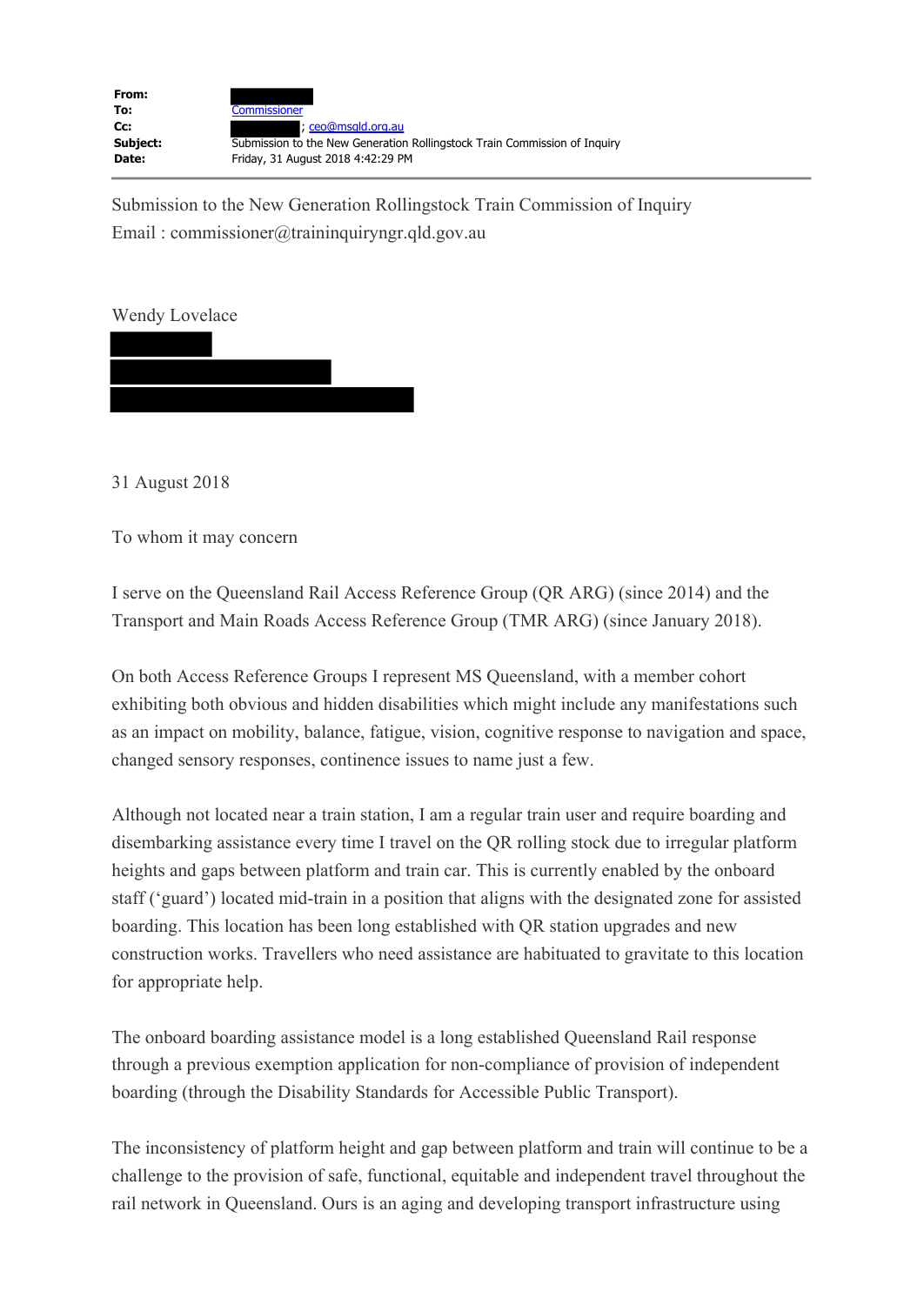existing rolling stock, rails and buildings. The existing rail infrastructure is not a closed system with consistent rolling stock and platforms.

The existing New Generation Rollingstock appears to have been designed to suit such a closed system and have therefore been found to be less than suited for purpose.

Accordingly the procurement process for the acquisition of such non-compliant trains have been called to question.

## Personal impact story

Fears of the sector have already been borne out in reality with passengers being left behind on board at the end of a journey or 'missing' their stop because assistance to de-board wasn't available in a timely manner .

NGR trains were initially operating on the only route that has stations that are fully staffed from first service to last service. This service model obviously continued for the duration of the Commonwealth Games.

If any exemption is to be considered it must be for the duration of the Commonwealth Games ONLY. After which all NGR trains to be removed from the track until proposed remodelling has been completed. The fact that non-compliant trains remain in operation, with more rolling out into service in spite of the Australian Human Rights Commission denial of the exemption is a thoroughly irresponsible and belligerent act by the Queensland Government.

This however does not address the ongoing issue of the need for reliance on staff assisted boarding and disembarking and the associated communication needs for such staff assistance.

People choose to live or remain living in locations well serviced by regular and reliable public transport. The potential unreliability of the use of the new NGR trains not aligning the onboard guard location with the assisted boarding point, long established by QR on station infrastructure and platforms through out the s-e Qld region puts reliability and confidence in the service at great risk.

Lives are built around this. Housing selected according to access to reliable and safe public transport options.

Confidence Reliable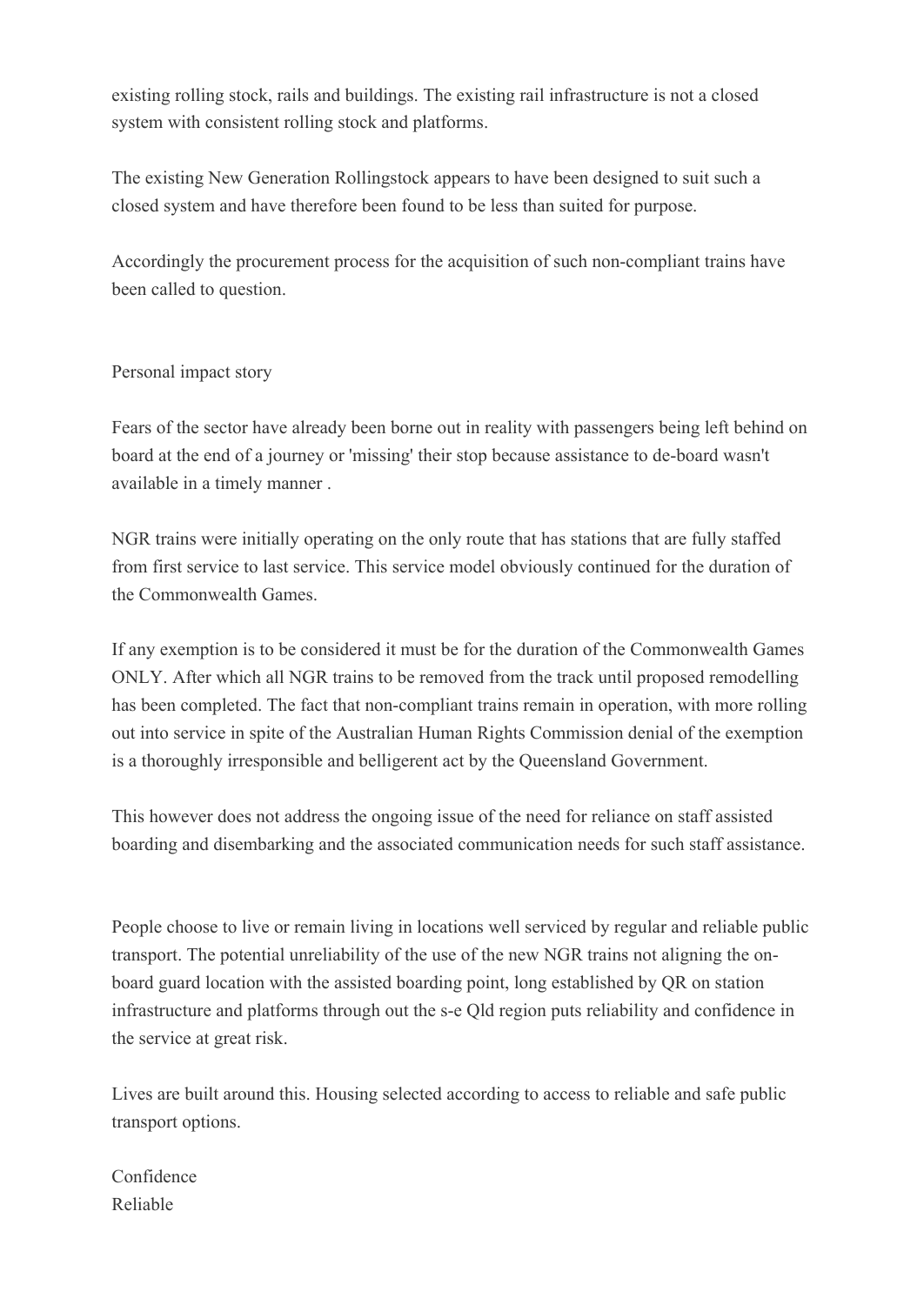#. Key requirements for continued confident use of the rail service by people requiring direct assistance are safety and predictability. Anything less is discriminatory.

People make life choices based on the availability of reliable public transport, and make significant financial, lifestyle and emotional decisions based on this : Where to live, where to work, where to study, how to connect with family, friends, essential

services (eg medical ). All the elements that make up an ordinary life.

Naturally significant long term infrastructure, such as transport, must evolve. What no-one expects is that evolution to deliver a lesser outcome than the existing infrastructure it replaces.

This however is, and will continue to be, the outcome of the NGR project and the ongoing reliance on direct assistance to provide the outcomes required by the DDA through the DSAPT.

The guard at the rear is 70 meters distant from the designated assisted boarding point - the consequences:

source Wikipedia "The walking distance measure denotes the distance that can be travelled by walking in a fixed amount of time. In Japan, the standard measure for walking distance is 80 meters for 1 minute of walking time." (source Wikipedia)

What can you see from 70m?

Joint respondents response : " ... note that the location of the guard cab is not a mandated compliance requirement of the DSAPT or DDA. "

HOWEVER THE PROVISION OF A NON-DISCRIMINATORY SERVICE IS.

The fact that a rear located 'guard' does not provide certainly of boarding assistance makes the experience of passengers requiring assistance different to that of passengers who do not require assistance to board the train. The uncertainty creates great anxiety......

1. Public release of Cabinet documents relevant to the decision to procure the New Generation Rollingstock ('NGR')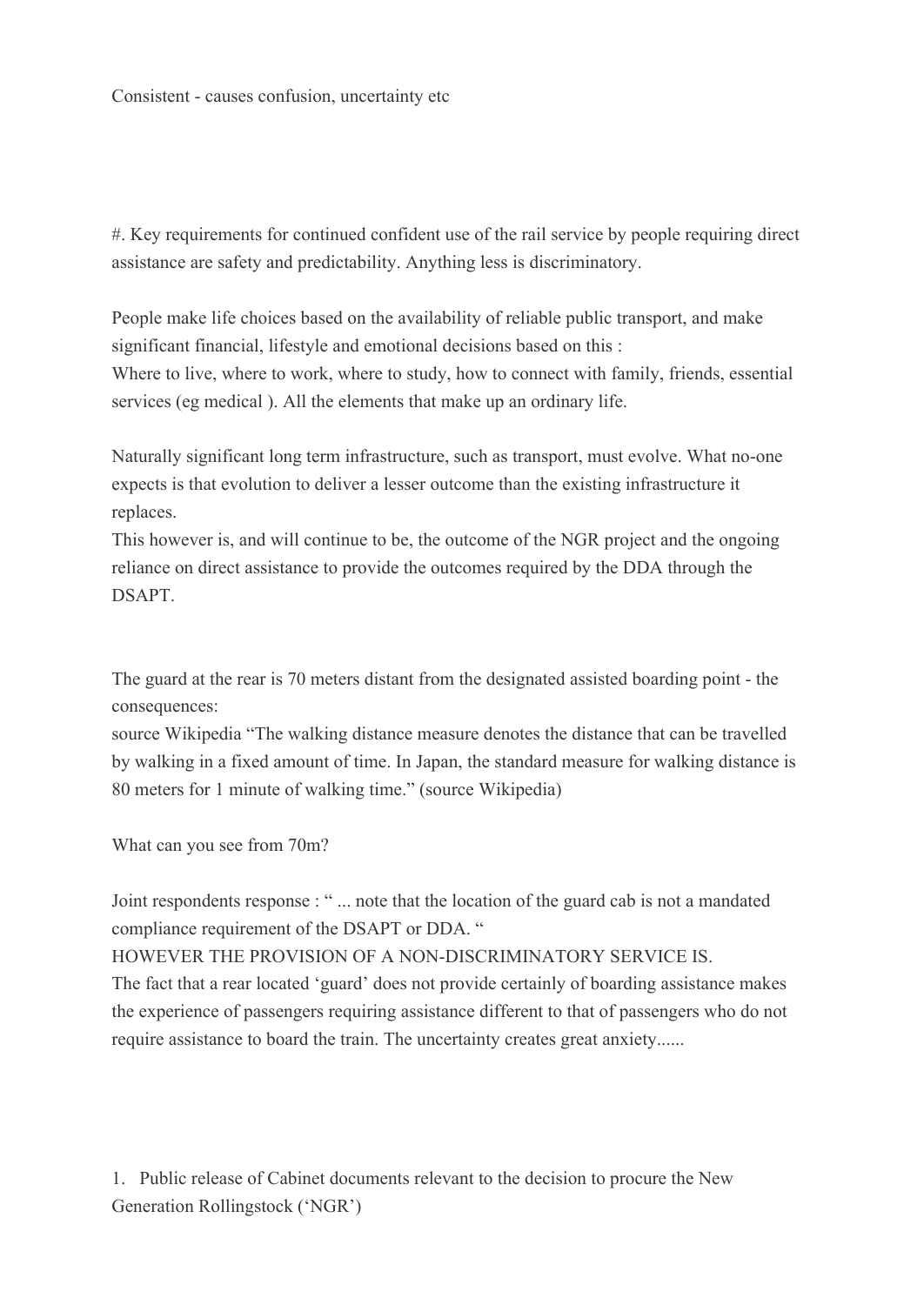2. An inquiry, conducted by a neutral third party, into the NGR-related Cabinet and Departmental procurement decisions, with terms of reference including:

a. 'to determine precisely the errors of judgement, omissions, or other circumstances that led to the commissioning, design and manufacture of non-DSAPT compliant and substantively inaccessible NGR trains, including boarding and alighting arrangements for people with mobility, vision, and other relevant impairments.

b. 'to make systemic recommendations that will ensure fully-accessible, DSAPT-compliant Queensland rail travel'.

Joint QR TMR response dated 15 February 2018 includes the assertion that : "While the rectification design work is underway, the NGR trains have entered passenger service in their current configuration to meet requirements for increased capacity for and beyond the 2018 Gold Coast Commonwealth Games.

The joint respondents applied to the Commission for a temporary exemption from sections of the DSAPT and DDA to provide legal certainty while the upgrade of non-compliant and nonfunctional elements are considered and carried out. This temporary exemption was denied. The NGR trains however have remained in service without alteration.

The initial roll-out of the NGR trains in December 2017 was on a track which had all stations staffed at at all times service. This operating model is not indicative of the final service scenarios of full implementation, with some stations being unstaffed at all times and some stations that are stuffed with one staff or only at limited times.

Citing examples of service models (Annexure D) from other centres is misleading and of little use, particularly where two of the examples cited have passengers who identify as needing boarding and disembarking assistance being located in the carriage immediately adjacent the location of the only on-board staff (train 'driver'). Arguably it is this proximity to the attendant staff that is the vital element contributing to this service model. Note that the same proximity of service provision to assistance boarding point is not replicated in the NGR service with the guard being located at the rear of the train, and some 70 meters from the designated assisted boarding point on the platform.

The NGR on-board staff (guard) is located at the rear of the train some 70 meters from long established assistance points.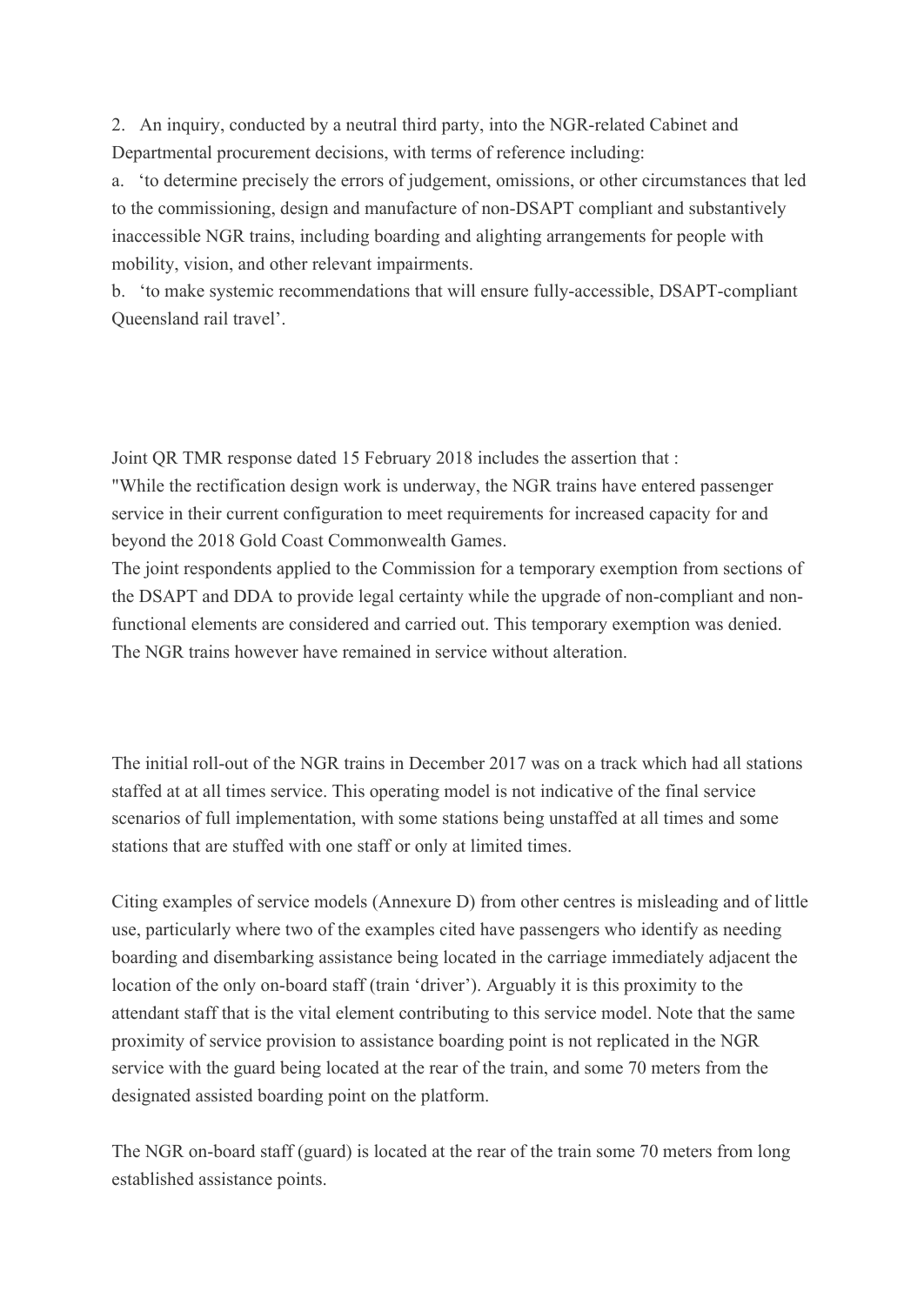Queensland Rail has, over many years, established a bench mark service model delivering reliable and consistent assisted boarding outcomes allowing patrons to travel with confidence.

It is a model that has operated for many years with great success with regular commuters and station infrastructure being designed, built and operated to deliver a consistent and usually reliable outcome.

The new NGR system, relying on a remote guard some 70 meters away removes that sense of confidence.

This is an outcome not experienced by patrons who do not rely on assistance to board. The existing platform infrastructure with varying levels and gaps require many people who use mobility aids, or who have uneven gait or poor balance to use ramps deployed by staff in order to safely board the train and access the service.

It is in the different experience of the service that the discrimination occurs.

The assertion in clause 5.1 of 5 February 2018 joint response by the State of Queensland (acting through the Department of Transport and Main Roads) and Queensland Rail that "The boarding requirements in the DSAPT are met by the current boarding assistance procedures in place for the NGR trains. Further, the joint respondents do not consider the location of the guard cab to constitute a breach of either the DSAPT or DDA.

The joint respondents believe that the current boarding assistance procedure for the NGR trains is effective in ensuring boarding assistance is provided to all customers as required."

Now that the Commonwealth Games are over that the NGR trains be removed from service until rectified.

Pwd to travel with confidence and certainty when relying solely on the guard at the end of the train, some 75m from the assisted boarding point. The same experience as other patrons.

Being able to travel and commute independently with confidence connects me with work, friends and family and to events I participate in for a full and ordinary life. The loss of certainty as a consequence of a reconfigured transport and service model leaves me feeling less confident and much more vulnerable as a customer.

The service has not been improved, as one might expect from a transport upgrade, in fact the